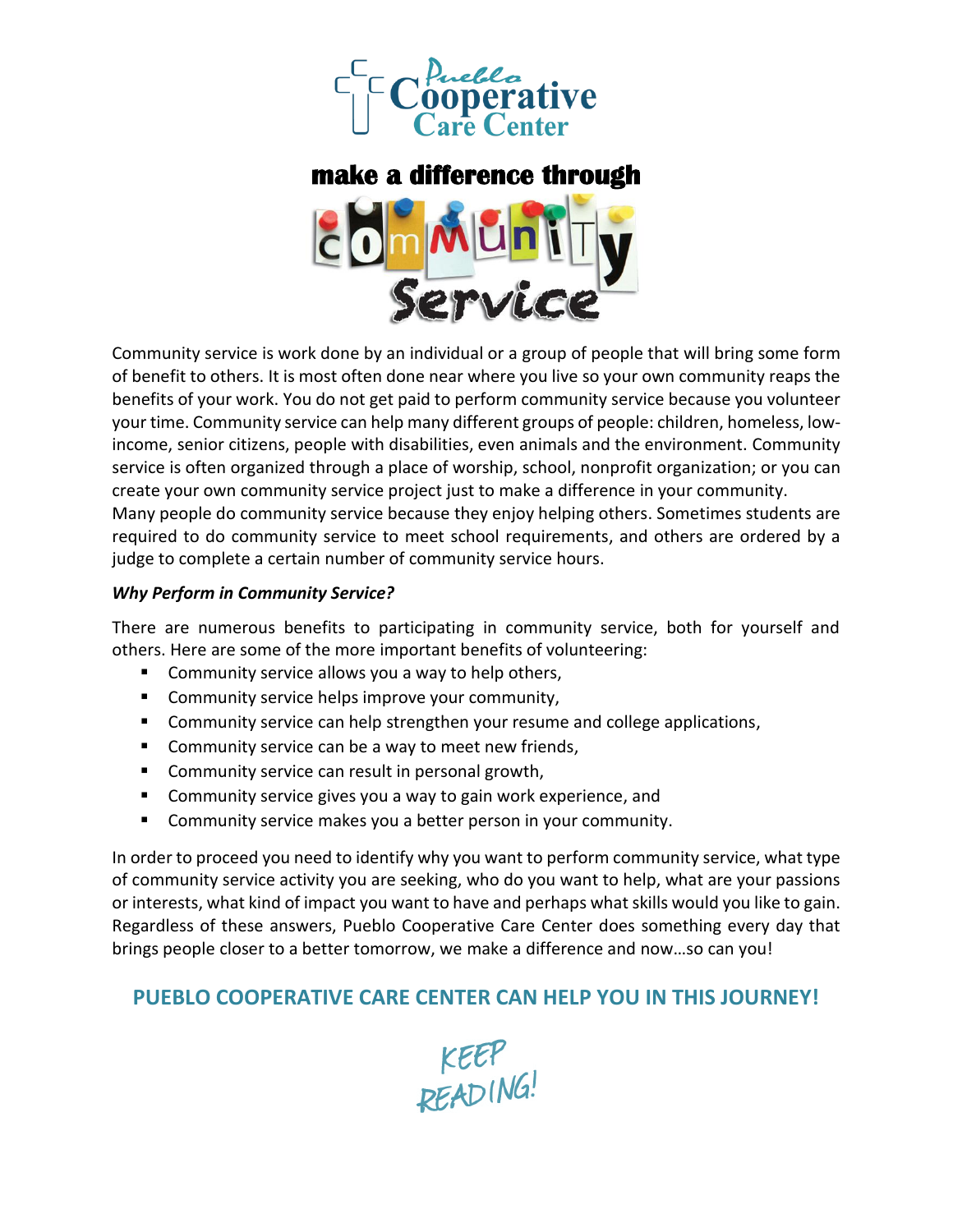

#### **COURT-ORDERED COMMUNITY SERVICE – INDIVIDUAL ONLY**



Pueblo Cooperative Care Center is a Pueblo County nonprofit organization that *does allow* individuals to work off their court-ordered community service. Our organization has proven to be successful with our help towards others. All court-ordered community service must be approved by the Executive Director or their designee and court-ordered community service is only allowed if Pueblo Cooperative Care Center has a need or available opening. Court-ordered community service will not be scheduled if it is anticipated that it could interfere with daily operations. Individuals who are ordered by the courts to perform community service are required to keep all documentation current and complete it as outlined by the court and Pueblo Cooperative Care Center. Failure to maintain these requirements is just cause for court-ordered community service to cease and it will be reported to the court immediately.

This non-comprehensive general information provided by Pueblo Cooperative Care Center ONLY and is not intended to provide any individual with legal advice of any kind. Individuals who have questions regarding court-ordered community service are encouraged to seek legal advice from an attorney or from the respective assigning court.



### **SCHOOL-BASED COMMUNITY SERVICE – INDIVIDUAL OR GROUP**

Many of Pueblo County's public and private schools require students to perform community service hours each year in their defined curriculum. Pueblo Cooperative Care Center is a Pueblo County nonprofit organization that does allow students to perform school-based community service hours to meet their defined objectives. The minimum age requirement to work independently at Pueblo Cooperative Care Center is age 16 but younger students can perform school-based community service, but adult supervision needs to be provided the entire time. All school-based community service must be approved by the Executive Director or their designee and school-based community service is only allowed if Pueblo Cooperative Care Center has a need or available opening. School-based community service will not be scheduled if it is

anticipated that it could interfere with daily operations.